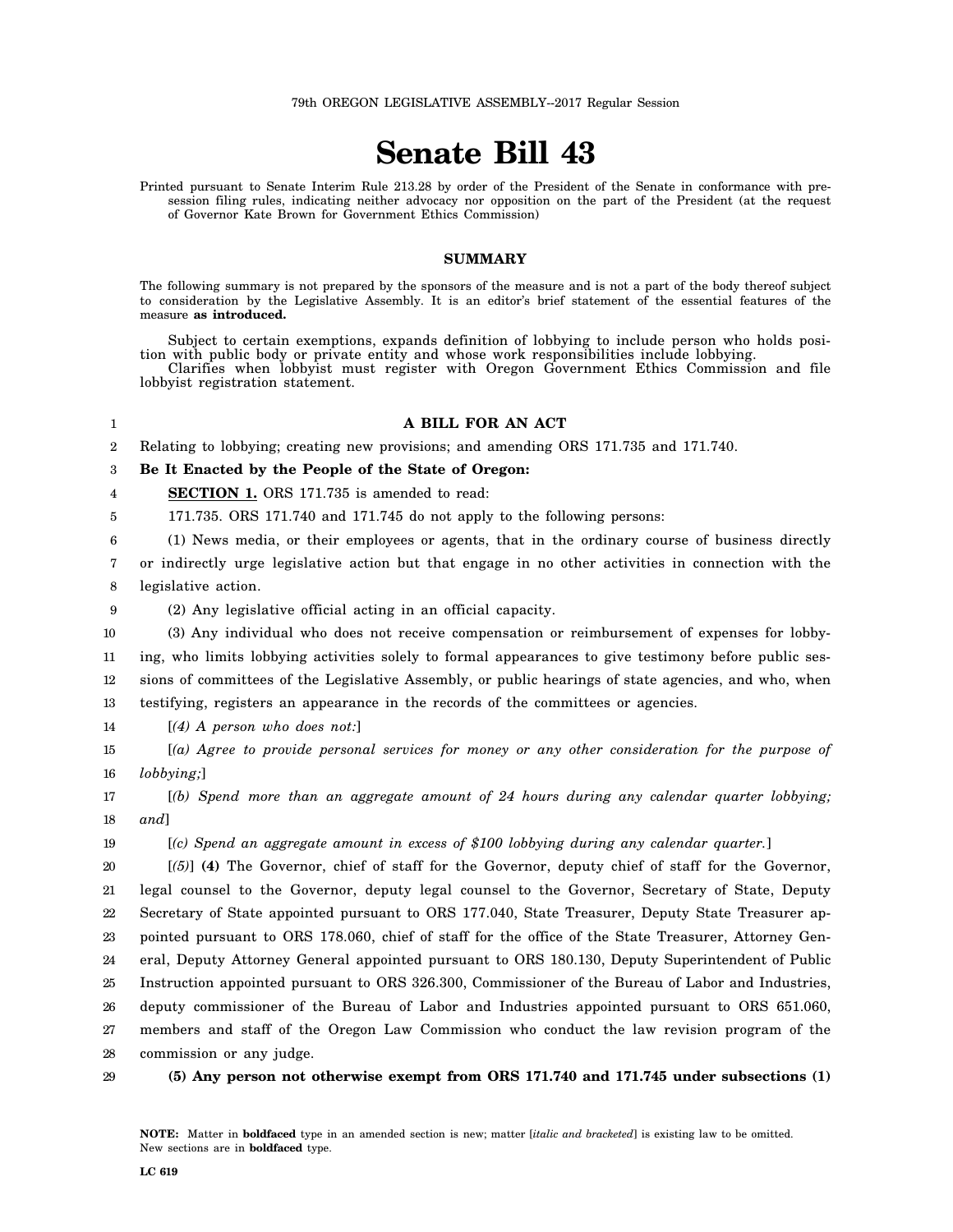1 2 3 4 5 6 7 8 9 10 11 12 13 14 15 16 17 18 19 20 21 22 23 24 25 26 27 28 29 30 31 32 33 34 35 36 37 38 39 40 41 42 43 44 **to (4) of this section, unless the person: (a) Agrees to provide personal services for money or any other consideration for the purpose of lobbying; (b) Holds a position with a public body as defined in ORS 174.109, or with a private entity, with work responsibilities that include lobbying; (c) Spends more than an aggregate amount of 24 hours lobbying during any calendar quarter; or (d) Spends an aggregate amount in excess of \$100 lobbying during any calendar quarter. SECTION 2.** ORS 171.740, as amended by section 2, chapter 101, Oregon Laws 2016, is amended to read: 171.740. (1) Within three business days [*after exceeding the limit of time or expenditure specified in ORS 171.735 (4), or within three business days after agreeing to provide personal services for money or any other consideration for the purpose of lobbying,*] **of meeting the requirements for any situation described in ORS 171.735 (5),** a lobbyist shall register with the Oregon Government Ethics Commission by filing with the commission a statement containing the following information: (a) The name, address, electronic mail address and telephone number of the lobbyist. (b) The name, address, electronic mail address and telephone number of each person that employs the lobbyist or in whose interest the lobbyist appears or works. (c) A general description of the trade, business, profession or area of endeavor of any person designated under paragraph (b) of this subsection, and a statement by the person that the lobbyist is officially authorized to lobby for the person. (d) The name of any member of the Legislative Assembly employed, retained or otherwise compensated by: (A) The lobbyist designated under paragraph (a) of this subsection; or (B) A person designated under paragraph (b) of this subsection. (e) The general subject or subjects of the legislative action of interest to the person for whom the lobbyist is registered. (2)(a) Not later than 10 calendar days after a lobbyist files a registration statement under this section, the designation of official authorization to lobby shall be signed by an official of each person that employs the lobbyist or in whose interest the lobbyist appears or works. (b) A lobbyist may unilaterally withdraw a registration statement filed under this section not more than one time per calendar year for each person designated under subsection (1)(b) of this section if the withdrawal is made: (A) Before the designation of official authorization to lobby has been signed in the manner required under paragraph (a) of this subsection; and (B) No more than 10 calendar days after the lobbyist filed the registration statement. (3) A lobbyist must file a separate registration statement under subsection (1) of this section for each person that employs the lobbyist or in whose interest the lobbyist appears or works. If a lobbyist appears or works for a person for whom the lobbyist has not registered, the lobbyist shall register with the commission not later than three business days after the day the lobbyist first appears or works for the person. (4)(a) Except as provided in paragraph (b) of this subsection, if any of the information submitted by a lobbyist in the statement required under subsection (1) of this section changes, the lobbyist shall revise the statement within 30 days of the change.

SB 43

45

(b) A lobbyist shall notify the commission within three business days if the lobbyist ceases to